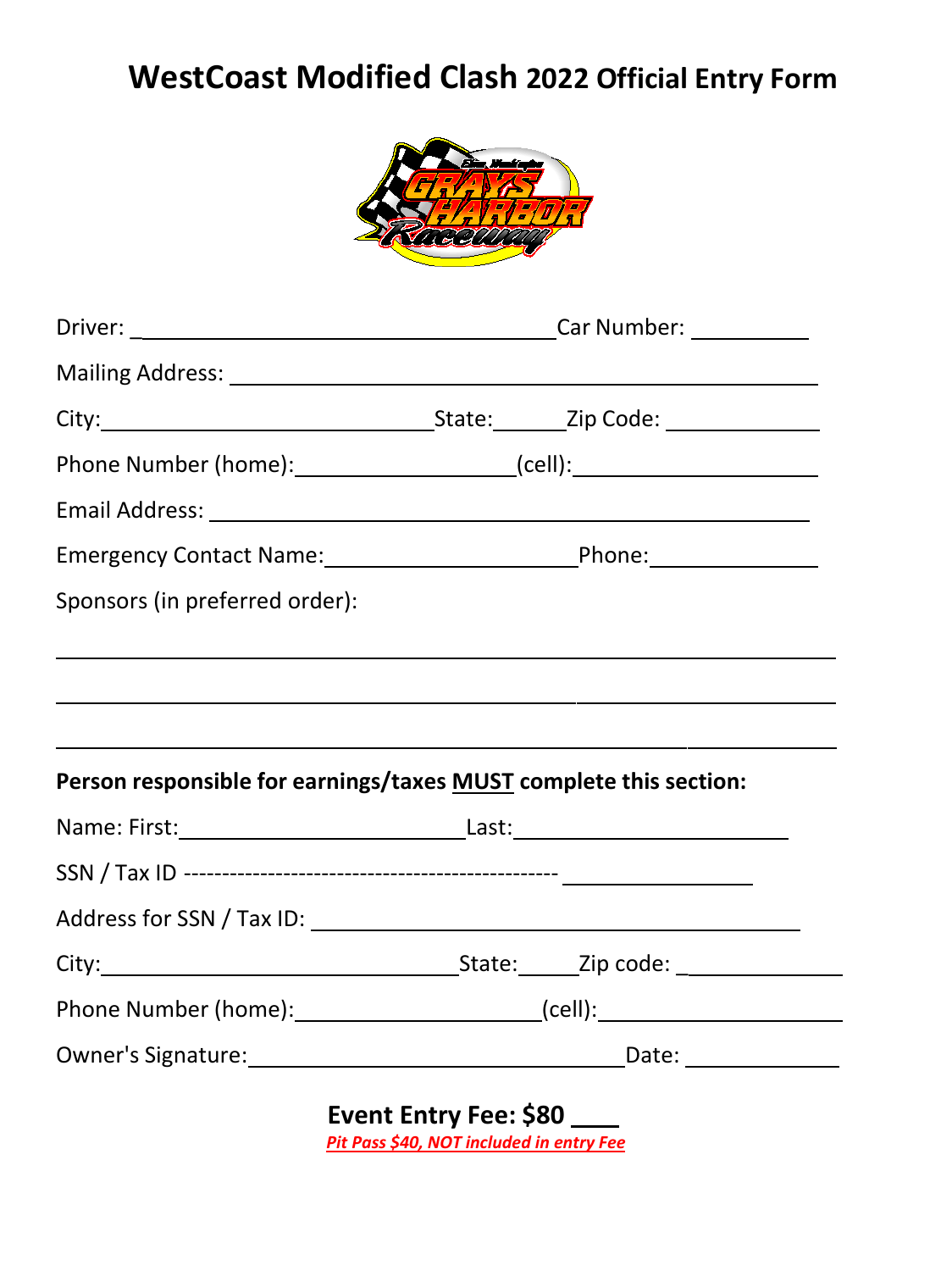

# **2022 WESTCOAST MODIFIED CLASH PURSE**

#### **SATURDAY NIGHT JUNE 25 th**

| <b>A MAIN</b> | <b>B MAIN</b> | <b>C</b> MAIN | <b>D&amp;E MAIN</b> |  |  |  |
|---------------|---------------|---------------|---------------------|--|--|--|
| \$2,000<br>1. |               |               | Non                 |  |  |  |
| 2.<br>800     |               |               | Transfer            |  |  |  |
| 3.<br>500     |               |               | \$25                |  |  |  |
| 4.<br>350     |               |               |                     |  |  |  |
| 5.<br>300     |               | 35            |                     |  |  |  |
| 6.<br>250     |               | 35            |                     |  |  |  |
| 7.<br>225     | 75            | 35            |                     |  |  |  |
| 200<br>8.     | 75            | 35            |                     |  |  |  |
| 175<br>9.     | 75            | 35            |                     |  |  |  |
| 10.<br>150    | 75            | 35            |                     |  |  |  |
| 11.<br>125    | 75            | 35            |                     |  |  |  |
| 12. 125       | 75            | 35            |                     |  |  |  |
| 13.125        | 75            | 35            |                     |  |  |  |
| 14.125        | 75            | 35            |                     |  |  |  |
| 15.100        | 75            | 35            |                     |  |  |  |
| 16. 100       | 75            | 35            |                     |  |  |  |
| 17. 100       | 75            | 35            |                     |  |  |  |
| 18.100        | 75            | 35            |                     |  |  |  |
| 19.100        | \$900         | \$490         |                     |  |  |  |
| 20. 100       |               |               |                     |  |  |  |
| 21.<br>100    |               |               |                     |  |  |  |
| 22.100        |               |               |                     |  |  |  |
| 23. 100       |               |               |                     |  |  |  |
| 24. 100       |               |               |                     |  |  |  |
| \$6,450       |               |               |                     |  |  |  |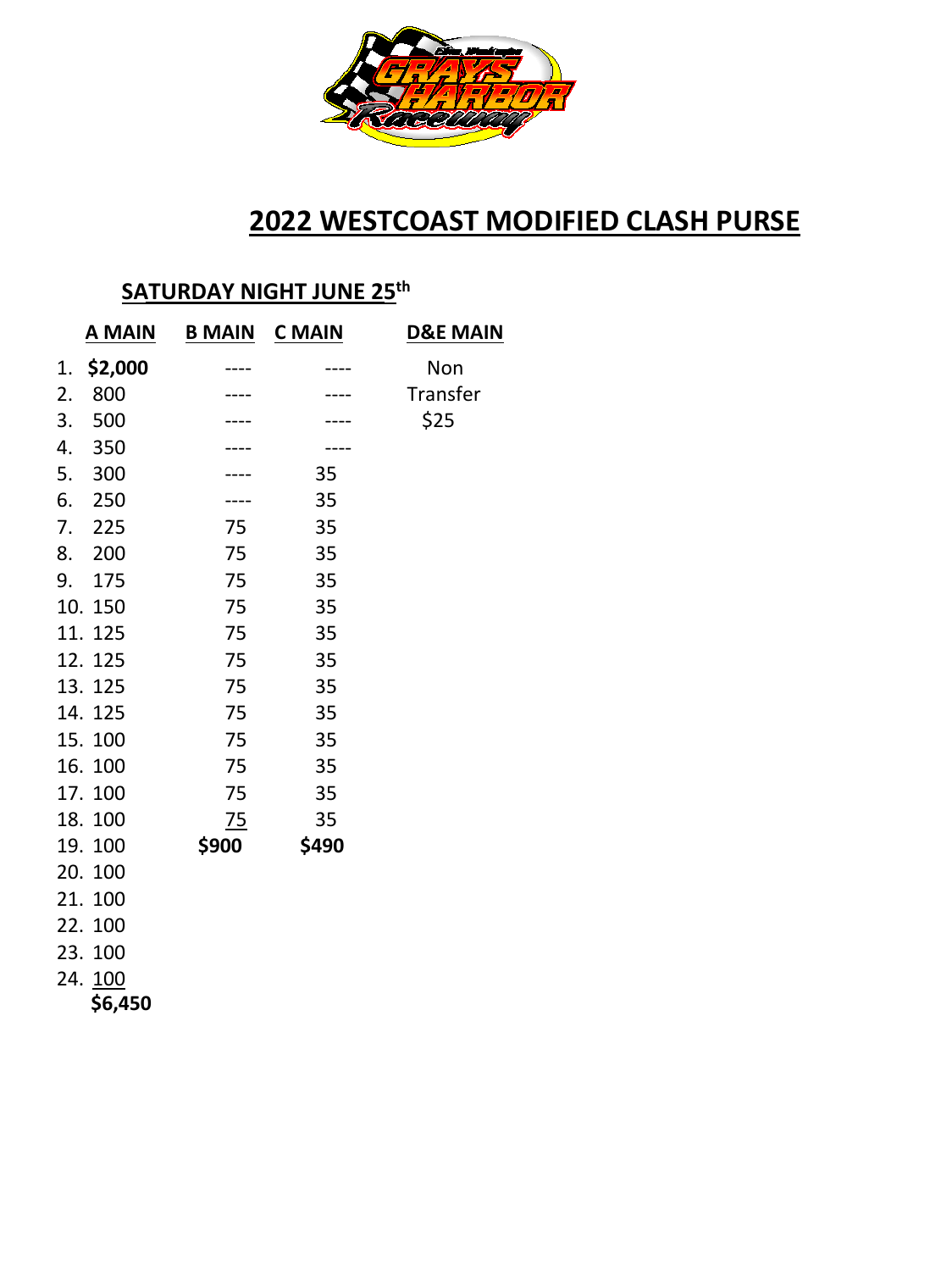### **RACE FORMAT**

Draw for heat start position 36 or less cars 4 heats 37 – 45 cars 5 heats 46 – 59 cars 6 heats 60 + cars 7 heats Hot Laps. Cars hot lap with their heat race group. All cars run 2 heats, 8 laps. First set of heats straight up by pill draw. Second set of heats fully inverted by original heat line up. (Not by heat finish). Finishing and passing points will be awarded for each position (see heat points chart). Top 18 in points go 'A' Main. 19 – 32 in points go to 'B' Main. 33 – 46 in points go to 'C' Main. 47 – 60 in points go to 'D' Main. 61+ go to 'E' main. If there are 65 cars or less the 'E' Main will not be run. If there are 75 cars or more additional Mains *MAY* be added.

### **SATURDAY RACE FORMAT**

Hot lap E, D, C Main Cars. E Main (if needed) 15 laps 4 transfer to D main. D Main 18 cars,15 laps, 4 transfer to C Main. Hot Lap B Main Cars. Top 8 in A Main points redraw for starting position. C Main 18 cars, 20 laps, 4 transfer to B main. Hot Lap A Main Cars B Main 18 cars, 20 laps 6 transfer to A Main. A Main 24 cars 40 laps.